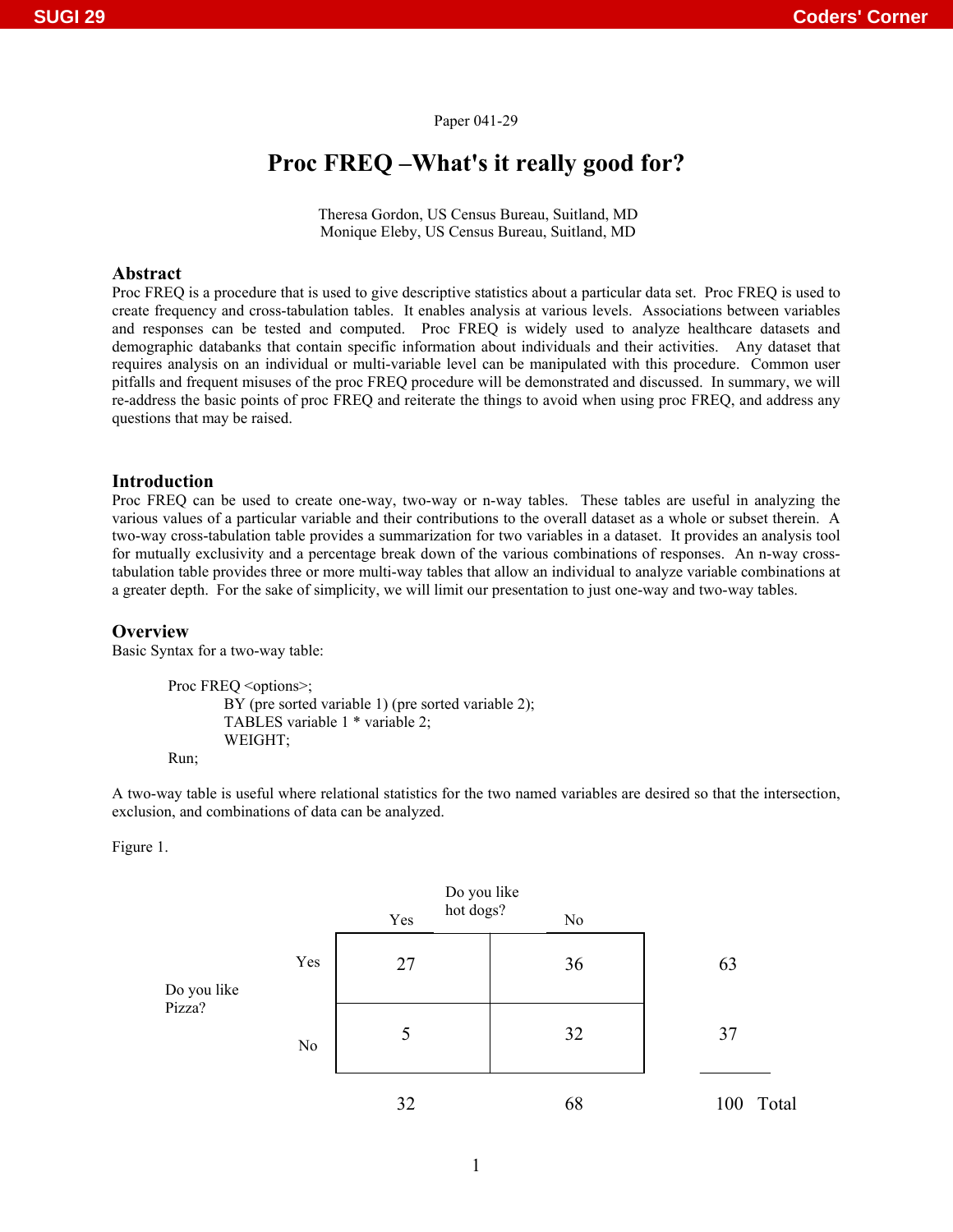Figure 1 is an example of two-way frequency table that is based on a survey of 100 elementary school kids who were asked Question #1: whether they like pizza, and Question #2: whether they like hot dogs. The responses to Question #1 are listed down the vertical side of table and the responses to Question #2 are listed along the horizontal side of the table. The number of students who liked both pizza and hot dogs was 27. The number of students who like pizza but not hot dogs is 36. The number of students who like hot dogs and not pizza was 5 and those that didn't like either numbered 32. The total of both rows and the total of both columns should equal the total number of cases at hand.

## **Things to Avoid/Pitfalls**

#### **Proc FREQ's Default Truncation**

If a character variable value is longer than 16 characters, Proc FREQ will automatically truncate the variable to 16 characters. This can provide the user with incorrect results, because after truncation, like values are combined.

For example:

Variable 1: Today I am going to the store Variable 2: Today I am going to the basketball game Variable 3: Today I am going past the dry cleaners

Each one of these variables will be truncated to the value "Today I am going" and no difference between them will be recognized.

In order to avoid such an error, Use Proc SUMMARY with the NWAY option and print your results so that all variables will be displayed in their full context.

#### **Formatting Variables with Missing Values**

Proc FREQ is a procedure that formats variables before it determines the number of missing values. This could cause missing and some non-missing values to be formatted the same way and erroneously be considered equivalent resulting in a loss of data accuracy and integrity.

In order to avoid this error, when creating formats for variables, include a separate range or designation for missing values in the Proc FORMAT value assignment. This will allow the missing values to be recognized and coded during the formats therefore resulting in a proper assignment of formatted values.

Proc FORMAT example:

| Proc FORMAT: |                                |
|--------------|--------------------------------|
|              | Value Correct<br>$=$ "MISSING" |
|              | $P = "PIZZA"$                  |
|              | $H = "HOTDOG"$                 |
|              | $B = "BURGER":$                |
| Run∙         |                                |

#### Run;

#### **Memory Limitations**

When processing a FREQ procedure it is possible to run out of memory due to the fact that this procedure stores all of the value combinations in memory during processing. Processing multi-way tables and/or multi-level variables can prove to be space intensive and consume all available memory.

In order to prevent this error, try using Proc SORT to sort the data by as many variables as you can and also include those sorted variables in a BY statement in your Proc FREQ procedure. A possible solution to this issue could also be an upgrade to a higher level of memory.